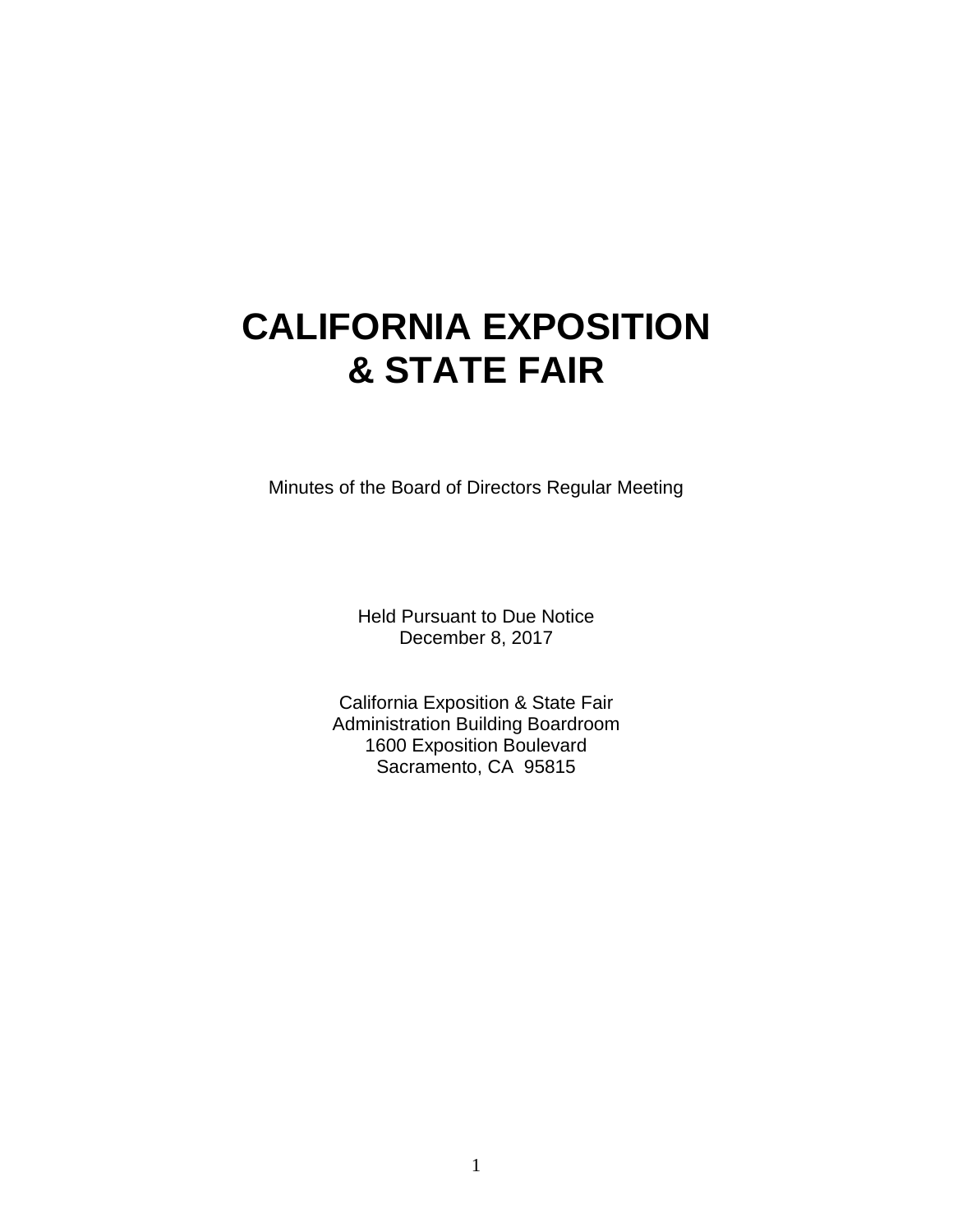#### **Directors Present**

Director Mark Nelson, Chair Director Rima Barkett, Vice Chair Director Sonney Chong Director Rina DiMare Director Jess Durfee Director Corny Gallagher Director David Mallel

#### **Directors Absent**

Director Rex Hime Director Tony Ortiz

## **Staff Present**

Rick Pickering, Chief Executive Officer (CEO) Tom Martinez, Chief Deputy General Manager (CDGM) Samantha Brown, Deputy General Manager Administration (DGM) Marcia Shell, Assistant General Manager, Expo Events (AGM) Chief Robert Craft Jay Carlson, AG Programs Manager Sue O'Brien, Executive Secretary Maricela Ramirez, Marketing Staff Don Callison, Programs Staff Jen Koga, Finance Darla Givens, Marketing

#### **Others Present**

Brian Honebein, Event Partnership Amber Williams, un/common Mona Foster, Hui Hawaii and Ka' onohi Foundation Scott Hubbard, Rock & Brews

\*May not include all others present in the room or arriving late.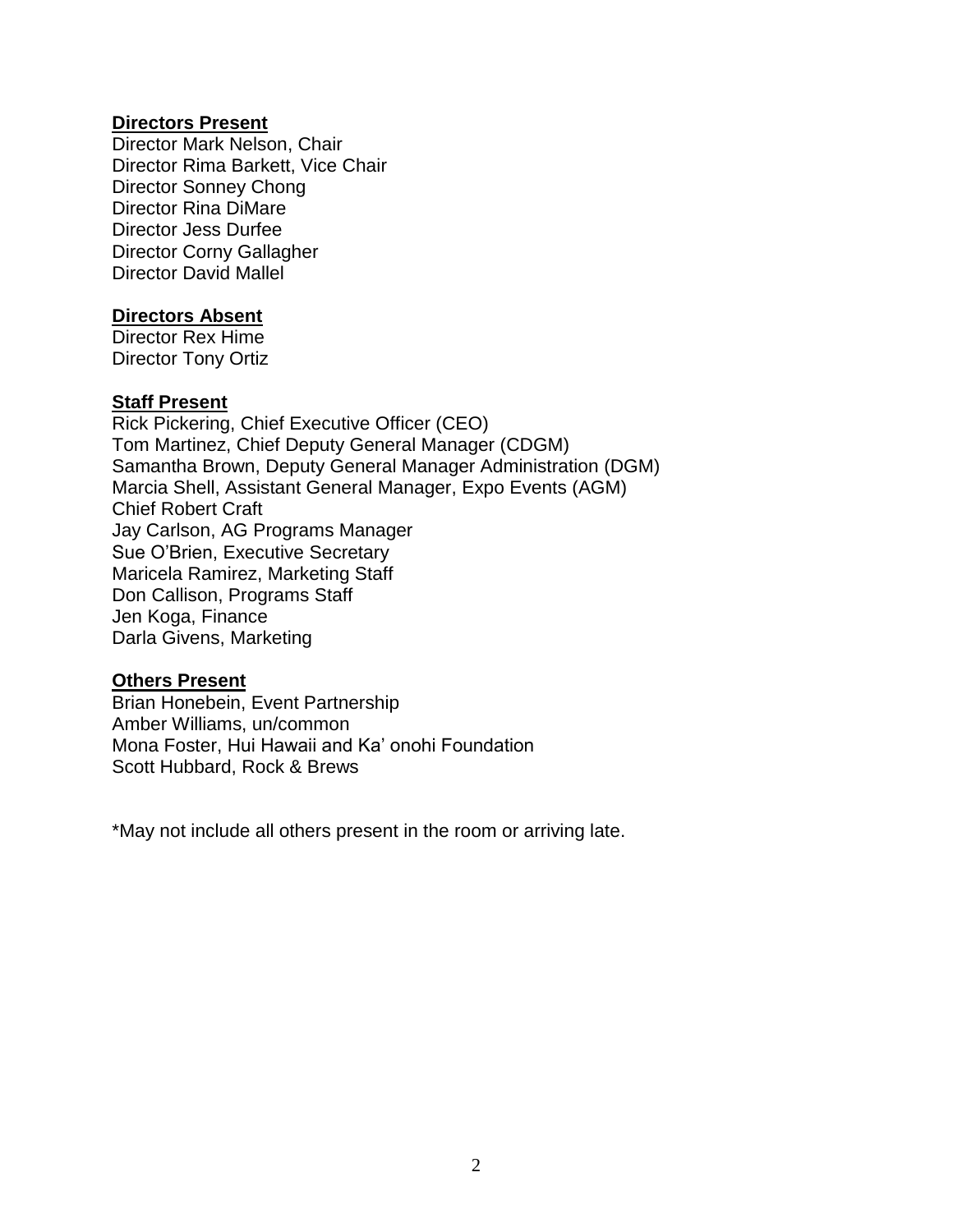#### **1. CALL TO ORDER**

The meeting was called to order by Chair Nelson at 1:07 p.m. Chair Nelson read the Mission Statement, Policy Statement and Public Comments Statement.

## **2. PLEDGE OF ALLGIANCE**

Chair Nelson asked Programs Manager Weir to lead the Board and Staff in the Pledge of Allegiance.

## **3. ROLL CALL**

Roll call was taken and a quorum was present. Director Hime and Director Ortiz were not present and asked to be excused.

## **Motion:**

It was moved by Director Gallagher and seconded by Director Chong to excuse the absence of Director Hime and Director Ortiz. **All in favor, motion carried unanimously.**

## **4. INTRODUCTION OF GUESTS & STAFF**

Introduction of Guests and Staff were made around the room.

## **5. PRESENTATION**

None

## **6. MINUTES OF MEETINGS**

- **a.** Approve Board Committee Meeting Minutes of September 29, 2017, as presented.
- **b.** Approve Board Meeting Minutes of September 29, 2017, as presented.
- **c.** Approve Board Meeting Minutes of November 3, 2017, as presented.

#### **Motion:**

Director Durfee made a motion to adopt items 6 a, b & c and was seconded by Director Barkett. **All in favor, motion carried unanimously.**

#### **7. COMMITTEE AND STAFF REPORTS**

- **a.** Annual State Fair
	- 1. Review of Admission Rates

CEO Pickering reported out on the Annual State Fair Committee Meeting and announced Awards received at IAFE Convention.

#### **b.** Finance Committee

- 1. 2018 Revenue Budget Proposed
- 2. 2018 Expense Budget-Proposed
- 3. Approval of Proposed 2018 Annual budget

Committee Chair Gallagher reported out on the Finance Committee meeting.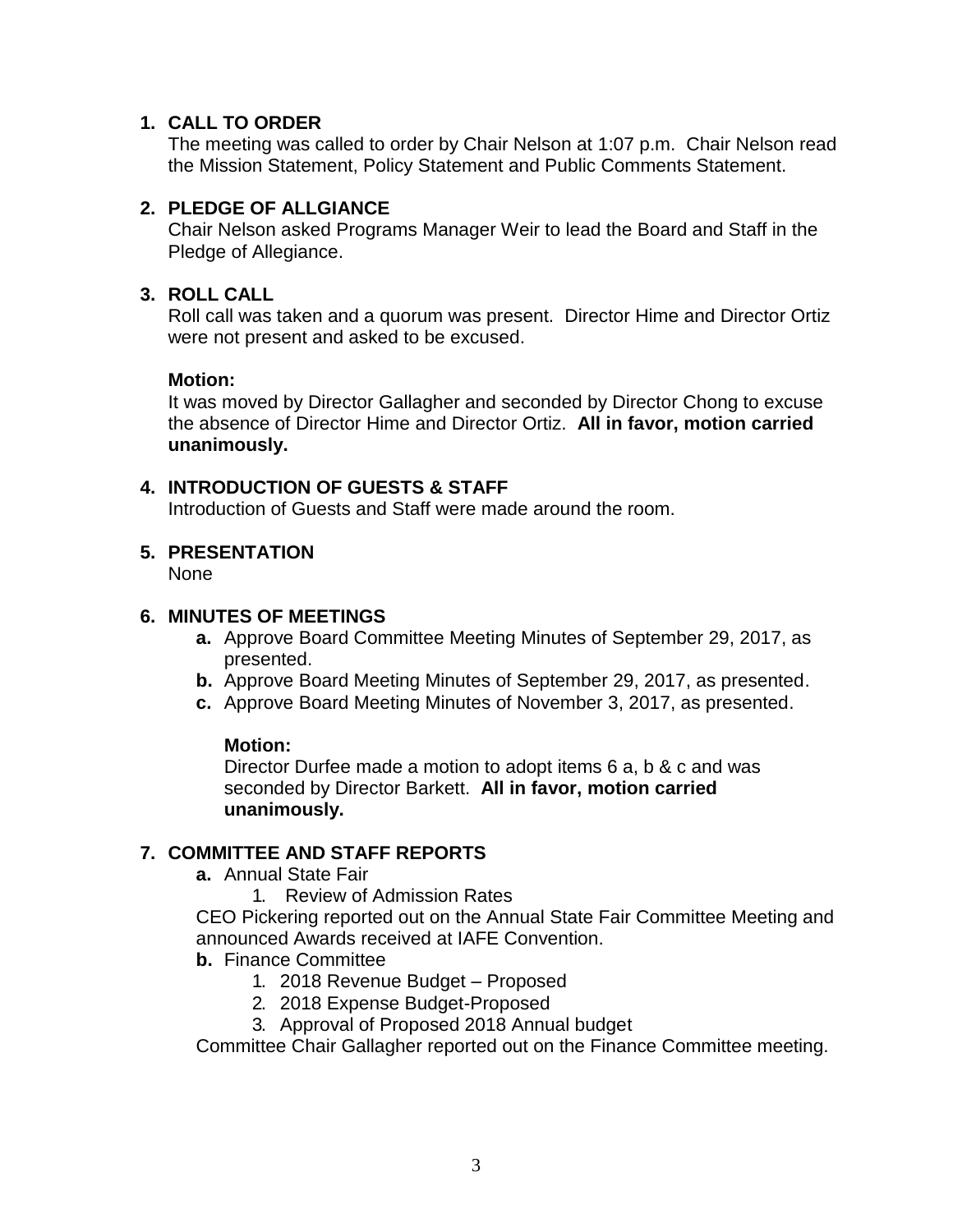## **Motion:**

Director Mallel made a motion to adopt the proposed 2018 budget under Column K with the understanding that the Board can adjust admission prices at a later time but cannot go lower than the proposed budget as currently stated. Motion was seconded by Director Chong. **All in favor, motion carried unanimously.**

4. Service Contacts/Purchase Orders Requiring Board Notification **Motion:**

The Committee recommends recognition of the first item and approval of the second four. Motion moved by Director Durfee and seconded by Director DiMare. **All in favor, motion carried unanimously.**

## **8. FINANCIAL REPORTS**

- **a.** 2018 Revenue budget-Proposed
- **b.** 2018 Expense Budget-Proposed
- **c.** Approval of Proposed 2018 Annual Budget
- **d.** Service Contracts/Purchase Orders Requiring Notification

## **9. CORRESPONDENCE**

None

## **10. UNFINISHED BUSINESS**

- **a.** Approval of Proposed 2018 Annual Budget
- **b.** Service Contracts/Purchase Orders Requiring Board Notification/Approval
- **c.** Cannabis-Tax Collection Agreement with California Department of Taxes & Fees Administration (CDTFA)

CEO Pickering reviewed staff report for this item.

#### **Motion #1:**

Director Durfee moved that the Board of Directors authorizes the Chief Executive Officer, and or his designee, the latitude to negotiate with the State's Business, Consumer Services & Housing Agency, and the California Department of Tax & Fees Administration, a possible Agreement to support the State's collection of Cannabis related taxes. Motion was seconded by Director Mallel. **All in favor, motion carried unanimously.**

#### **Motion #2:**

Director Durfee moved that in the event that the State deems it necessary to open Cal Expo for tax deposit collections in advance of the Boards January Meeting, the CEO is authorized to enter into appropriate Agreement with BCHS and/or CDTFA in advance of the Board's January meeting. Motion was moved by Director Chong. **All in favor, motion carried unanimously.**

#### **11.NEW BUSINESS**

**a.** Review for Approval Proposed 2018 Cal Expo Board Meeting Dates This item was approved at the November Board meeting.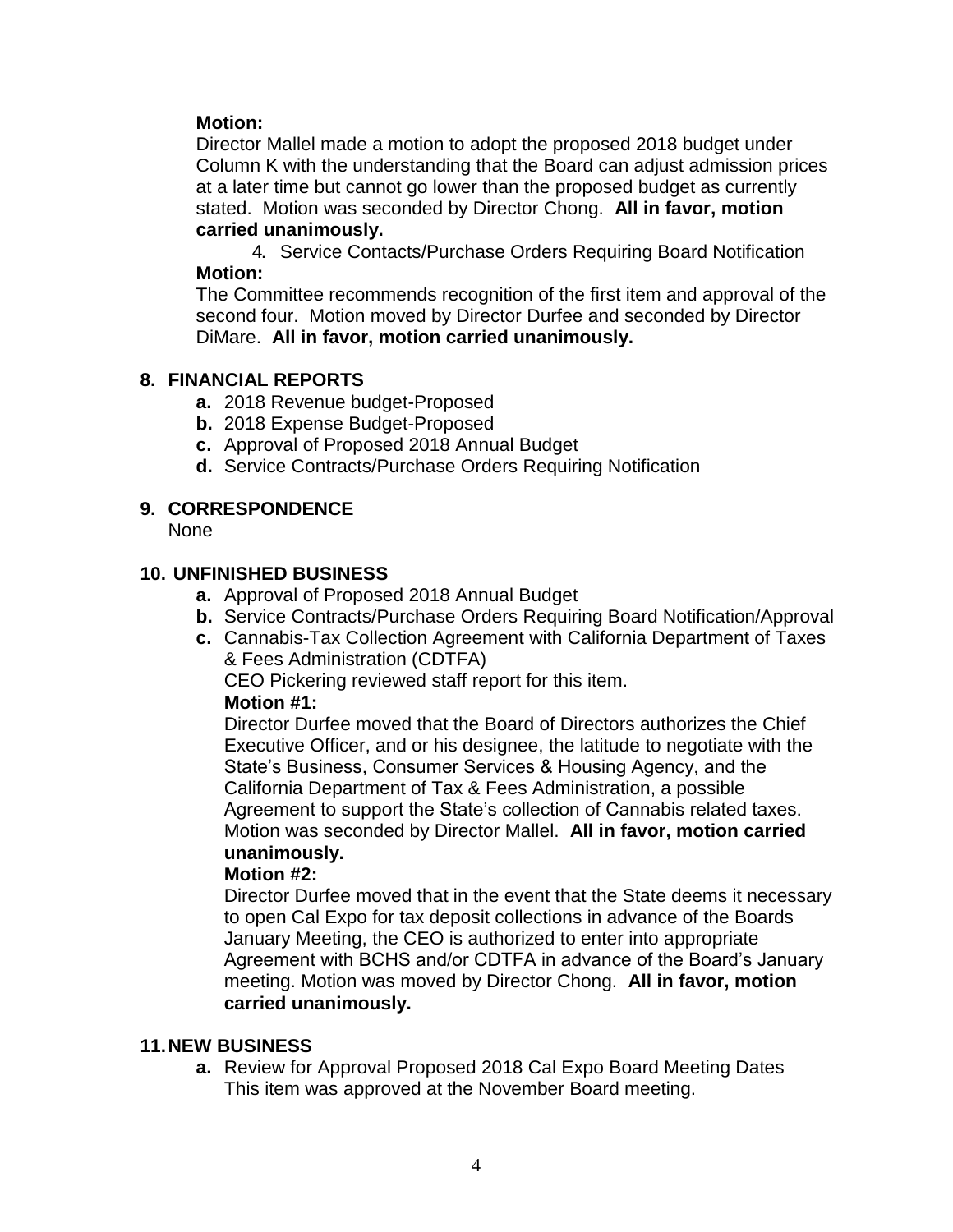**b.** Review and Approval of the Board Liaison's Recommendations of New Member Appointments to the Agricultural Advisory Council AG Program Manager Carlson reviewed staff report recommending approval of Tyler Blackney, Samantha DeMelo, Benjamin Granholm and Roxanna Smith becoming new members of the Agricultural Advisory Council.

## **Motion:**

Director Gallagher made the motion to support the recommends of the Agricultural Advisory Council. Motion was seconded by Director DiMare. **All in favor, motion carried unanimously.**

**c.** Review and Approval of the Board Liaison's Recommendations of New Member Appointments to the Cultural Advisory Council Director Chong reviewed the staff report recommending Jerry Yamashita as a Member, Dorian Almaraz as an Alternate Member and Richard Pannell as an Alternate Member.

## **Motion:**

Director Chong moved to approve the recommendations as listed in the staff report and Director Mallel seconded the motion. **All in favor, motion carried unanimously.**

**d.** General Update and Discussion of Monorail Operation Arrangement with Fun & Food Inc.

CEO Pickering reviewed the staff report with the Board and there were no comments.

**e.** Request by Rock & Brews of the Pacific Inc. for an Amendment to its Revenue Generating Agreement.

CEO Pickering reviewed the staff report with the Board. Scott Hubbard from Rock & Brews explained to the Board the need for an extension. After discussion a motion was made.

#### **Motion:**

Director Mallel moved to agree to keep the current rent amount for 45 additional days (03-01-2018). Motion was seconded by Director Durfee. **All in favor, motion carried unanimously.**

## **12. ELECTION OF OFFICERS**

- **a.** Nominations Received at Last Public Meeting on November 3, 2017
	- 1. Chair Rima Barkett

## **Motion:**

Director Gallagher moved to close nominations and Director Mallel seconded the motion. **All in favor, motion carried unanimously.** Chair Nelson asked for a vote to elect Rima Barkett as Board Chair. **All in favor, motion carried unanimously.**

2. Vice Chair – Rina V. DiMare Director Gallagher moved to close nominations and Director Chong seconded the motion. **All in favor, motion carried unanimously.** Chair Nelson asked for a vote to elect Rima Barkett as Board Chair. **All in favor, motion carried unanimously.**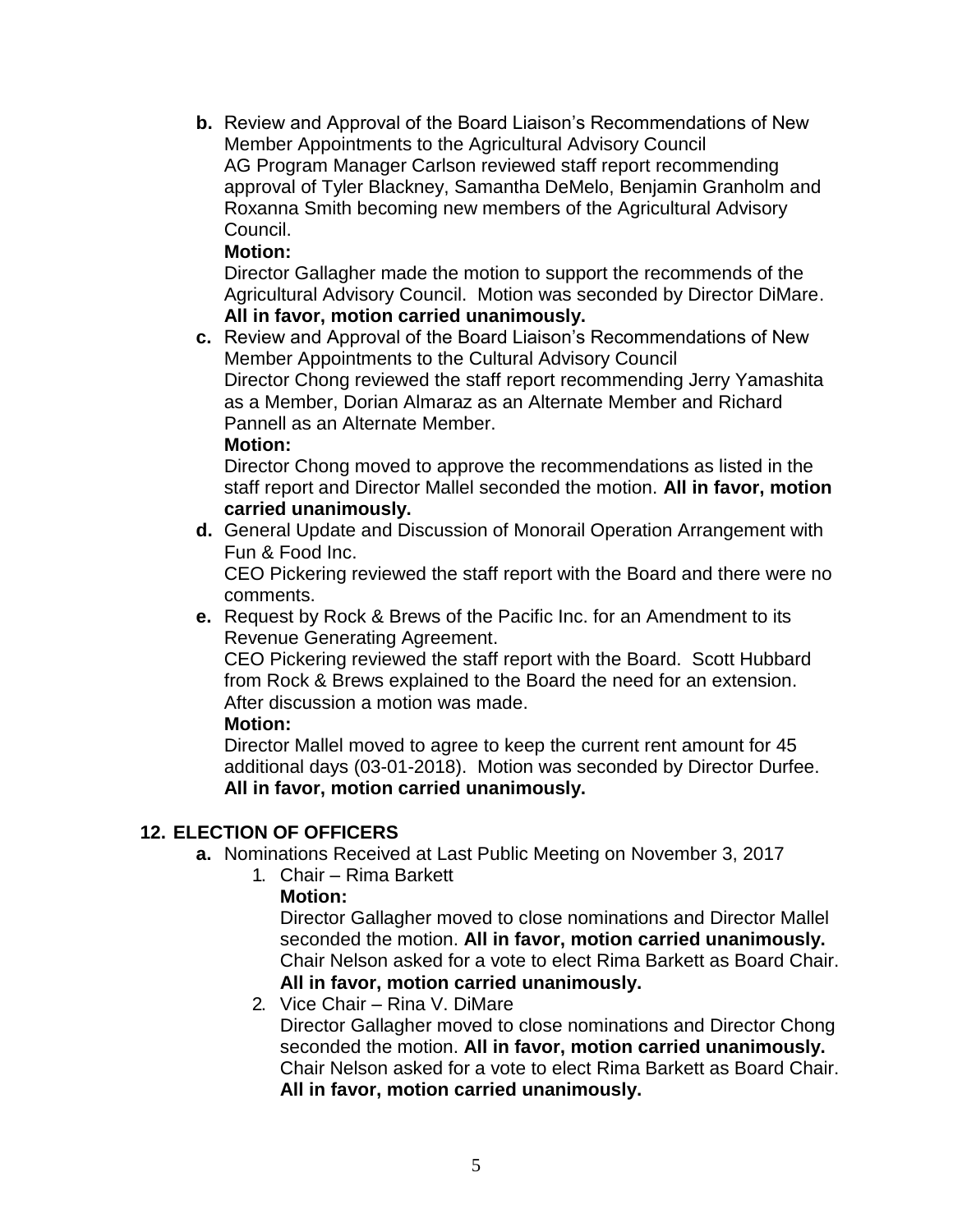- 3. Nominations from Floor
- 4. Close Nominations
- 5. Hold election of each
- **b.** Office of Secretary-Treasurer/General Manager Rick Pickering Chair Nelson asked for a motion to reappoint Rick Pickering as Office of Secretary-Treasures/General Manager.

#### **Motion:**

Motion was moved by Director Gallagher and seconded by Director Barkett. **All in favor, motion carried unanimously.**

## **13.MATTERS OF INFORMATION**

**a.** Public Comment on Matters not on the Agenda

Mona Foster, Hui Hawaii and Ka' onohi Foundation asked questions about the Agricultural Advisory Council and the Cultural Advisory Council and about the parking rate increasing. CEO Pickering reported that there have been no proposals to raise parking rates at all for interim events.

**b.** CEO Comments

CEO Pickering commented on the Sacramento Convention Center closing for renovations and working with the City and Visit Sacramento to preserve the events scheduled there. He mentioned the annual reports that are submitted to the State for the Governor's 2020 Goal to reduce Green House Gas Emissions report that Cal Expo has already reduced its Green House Gas Emissions by 23%. CEO Pickering gave an update on the Grandstands Roofing Project.

**c.** Directors Comments/Agenda Items for Future Meetings

Director DiMare – Happy Holidays and looking forward to 2018. Director Chong – Congratulations to our new Chair and Vice Chair and Good Holidays to all.

Director Mallel – Congratulations to our new leadership.

Vice Chair Barkett – Thank you for entrusting me with the Chair position and Happy Holidays.

Director Durfee - Excited about the awards from IAFE.

Director Gallagher – Happy Holidays to all.

Chair Nelson – Thank you to staff for the awards and fair, welcome new leadership and have a Great Holidays and look forward to a great 2018.

- **d.** Next Board Meeting **Friday, January 26, 2018**
- **e.** Other, if any

## **14. CLOSED SESSION**

For purposes of discussing matters of 1) pending litigation, 2) real property negotiations, and 3) personnel matters related to the General Manager under Government Code Section §11126. The Board will meet in Closed Session to confer with and/or receive legal advice from counsel or the represented delegate.